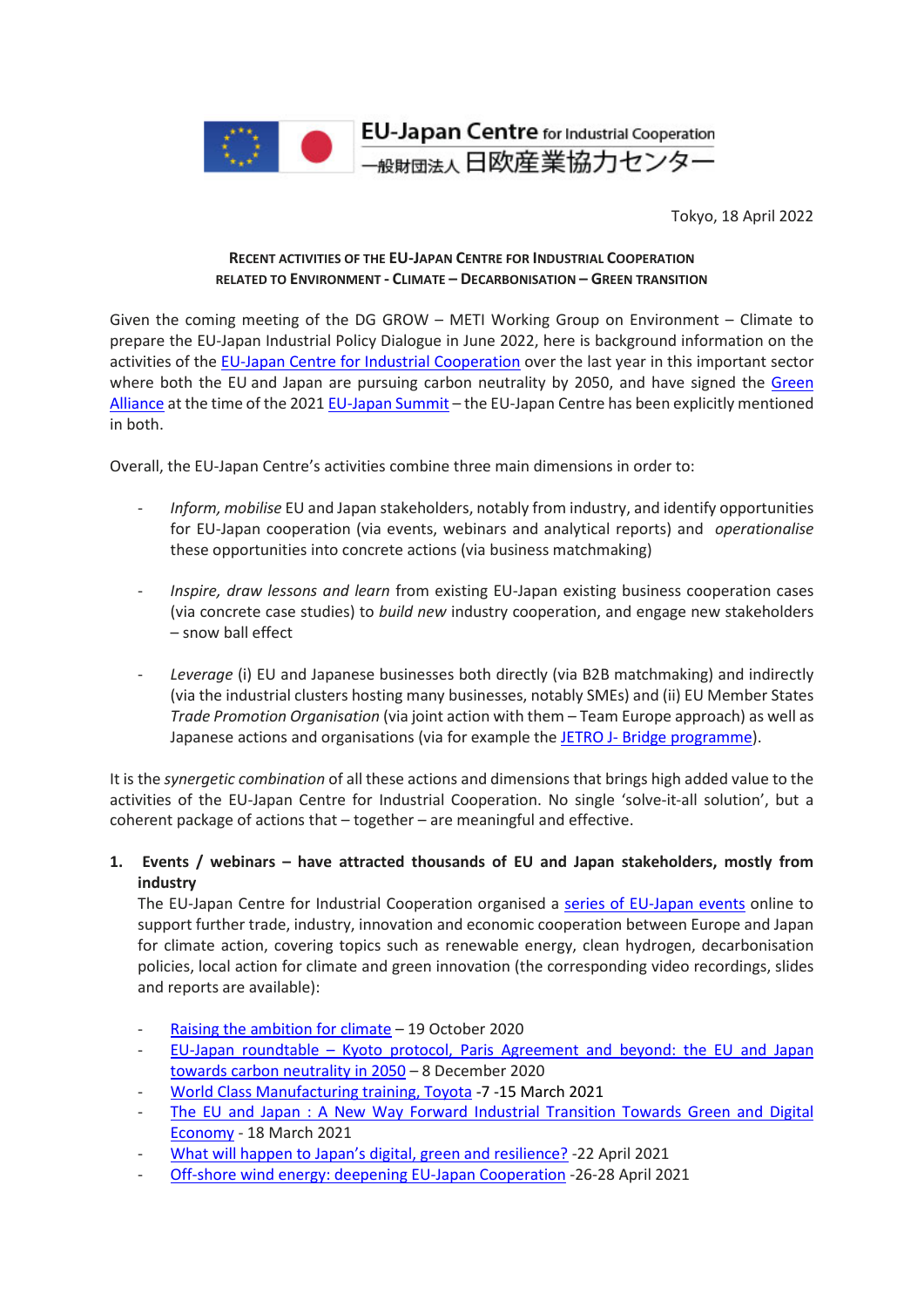- [Deployment](https://www.eu-japan.eu/events/deployment-large-scale-green-hydrogen-production-eu-japan-online-workshop) of large-scale green hydrogen production 27 May 2021
- [Towards carbon neutrality ~Challenge of Japanese & EU industry and system](https://www.eu-japan.eu/events/towards-carbon-neutrality-challenge-japanese-eu-industry-and-system) -24 June 2021
- Trade and Industry towards carbon [neutrality](https://www.eu-japan.eu/events/trade-industry-towards-carbon-neutrality-eu-japan-online-conference)  $-$  30 June 2021
- [New trends in the European electric power business](https://www.eu-japan.eu/events/new-trends-european-electric-power-business-suggestions-japan) 9 July 2021
- Hydrogen in transport, industry and power [generation](https://www.eu-japan.eu/events/hydrogen-transport-industry-and-power-generation-eu-japan-online-workshop) 9 September 2021
- What is the EU's Carbon Border [Adjustment](https://www.eu-japan.eu/events/what-eus-carbon-border-adjustment-mechanism-cbam) Mechanism (CBAM)? 6 October 2021
- EU-Japan [Conference](https://www.eu-japan.eu/events/eu-japan-conference-cities-regions-clusters-road-zero-carbon) Cities, regions and industrial clusters: On the road to zero carbon 26- 27 October 2021
- World Class Manufacturing training, Toyota -15-19 November 2021
- The key for activating the Japanese [renewable](https://www.eu-japan.eu/events/key-activating-japanese-renewable-power-market-learn-efforts-european-us-companies) power market -19 November 2021
- Circular [Innovation](https://www.youtube.com/watch?v=cms3zhRAQGs) Forum organised with the Tokyo Metropolitan Government, 26 November 2021
- Carbon Pricing for Net [Zero/Utilizing](https://www.eu-japan.eu/events/carbon-pricing-net-zeroutilizing-market-mechanism) Market Mechanism -27 January 2022
- Next Hydrogen [Generation](https://www.eu-japan.eu/events/next-hydrogen-generation-efuel-power-green-transition) eFuel to Power the Green Transition 25 March 2022
- Green by Digital: Possibility for EU-Japan industrial [cooperation](https://www.eu-japan.eu/events/green-x-digital-possibility-eu-japan-industrial-cooperation) 6 April 2022

In preparation:

- Clean [Technology](https://www.eubusinessinjapan.eu/library/event/about-japan-webinar-series-193-clean-technology-mapping-japan) Mapping in Japan what are the contours and key technologies in the clean technology industry, and what opportunities does the Japanese market offer to EU SMEs? 26 April 2022
- Green hydrogen research and innovation 25 May 2022
- Circular economy webinar co-organized in June 2022 with [BJA's Innovation, Partnerships](https://www.bja.be/en/organisation/ipt-committee)  [& Trade Committee](https://www.bja.be/en/organisation/ipt-committee)

In addition the annual meeting of [EU-Japan Business Round Table](https://www.eu-japan-brt.eu/) on 4 November 2021 in Brussels highlighted how industry can help make a reality of the Japan-EU Green Alliance. [Joint BRT](https://www.eu-japan-brt.eu/sites/eu-japan-brt.eu/files/pastmeetings/2021/brt2021_part1_EN_final.pdf)  [recommendations](https://www.eu-japan-brt.eu/sites/eu-japan-brt.eu/files/pastmeetings/2021/brt2021_part1_EN_final.pdf) handed over to Commissioner Breton on 4 November 2021 in Brussels and to Prime Minister Kishida on 9 February 2022, support the launch of the EU-Japan Green Alliance and its emphasis on deepening cooperation on energy transitions, environmental protection, sustainable finance, and facilitating energy transitions in third countries.

# **2**. **Concrete case studies of EU-Japan industrial cooperation for [decarbonisation](https://www.eu-japan.eu/climate)**:

The EU-Japan Centre has highlighted the following existing EU-Japan business cooperation:

- Floating Solar Power | Ciel et Terre & Minna Denryoku
- High Performance Energy Storage | Skeleton Technologies & Marubeni
- Electric Mobility | Caetanobus & Mitsui
- Hydrogen-Powered Vessels | Cmb & Tsuneishi Group
- Energy Transition Agencies | Fukushima & North Rhine Westphalia
- Hydrogen Taxis | Hype X Air Liquide X Idex & Toyota Motor
- Energy Development In Japan | Juwi & Shizen Energy
- On-Demand Public Transport | Shotl & Odakyu Electric Railway
- Offshore Wind Foundations | Sif & Kajima Corporation
- Energy Efficiency in The Industry | Metron & NTT Facilities
- Offshore Wind Turbines | Vestas Wind Systems & Mitsubishi Heavy Industries
- Hydrogen Steel Plant: Voestalpine & Mitsubishi Heavy Industries
- Solar Energy | Baywa R.E & D&D Solar
- R&D Policies For Green Innovation | Ademe & Nedo
- **3. Industrial clusters: Best practice of EU-Japan [cooperation](https://www.ejrc-helpdesk.eu/best-practices5de790d2)** :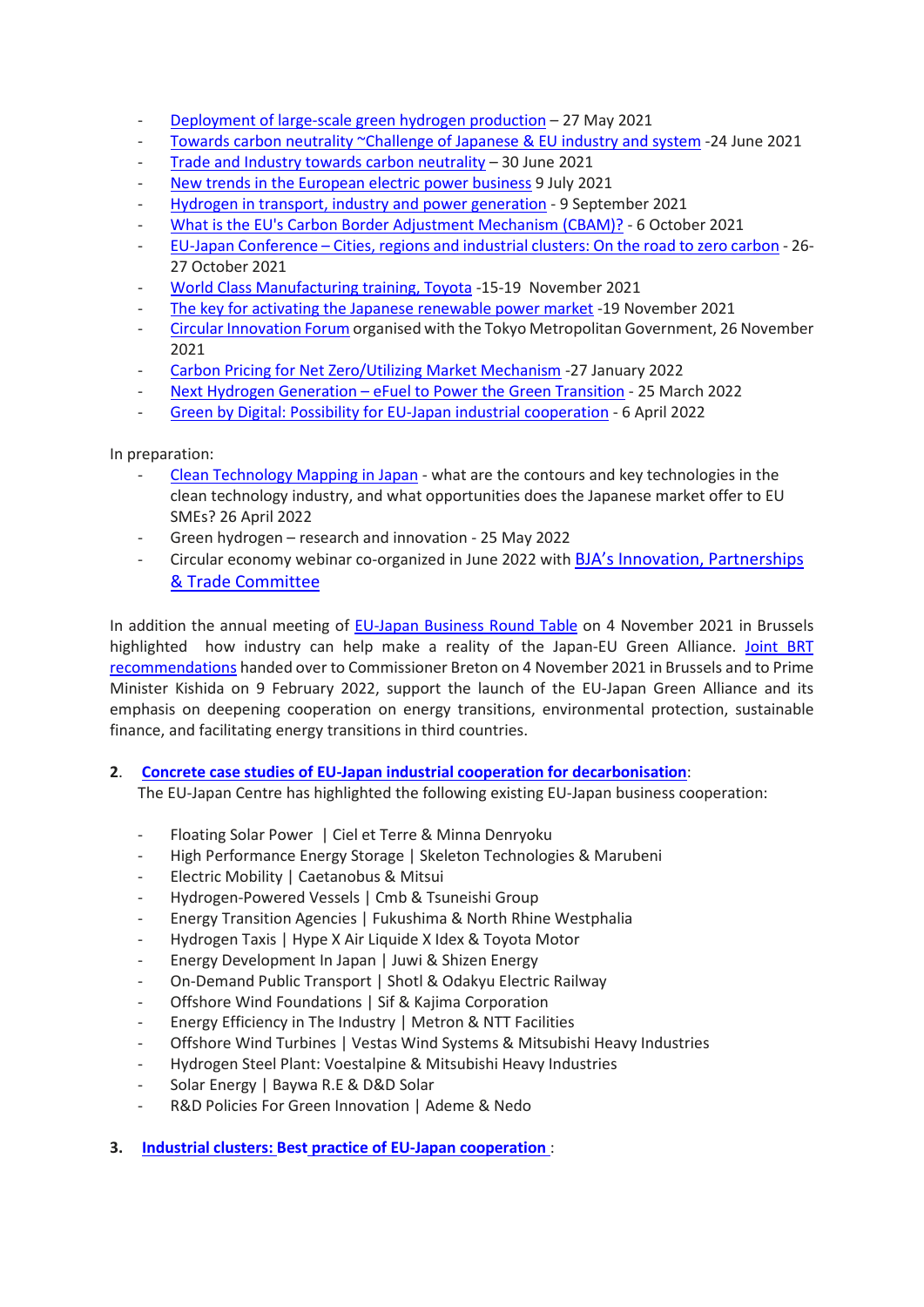The EU-Japan Centre's Helpdesk for industrial cluster (and region) cooperation has organized the following events:

- Carbon Neutrality through Smart Forest [Bioeconomy](https://www.ejrc-helpdesk.eu/best-practices5de790d2#Webinar6) Cooperation between Forest Bioeconomy Cluster, North Karellia, Finland and Nagano Prefecture, Japan, 17 December 2021
- Evolving partnerships for renewable energy and regional [revitalization,](https://www.ejrc-helpdesk.eu/best-practices5de790d2#Webinar2) 26 January 2021, Cooperation between Energy Agency, NRW, Germany and Energy Agency, Fukushima, Japan.

### **4. Analytical reports**

The EU-Japan Centre has prepared (via our ["MINERVA"](https://www.eu-japan.eu/minerva_programme) activity that is a 6 month in-house research scheme in Japan designed to support its research and policy analysis of EU-Japan economic and industrial issues) the following reports highlighting the situation in Japan and the opportunities for EU businesses. Reports and video podcast are available.

- Local [Decarbonisation](https://www.eu-japan.eu/sites/default/files/publications/docs/Emma%20Saraff%20report.pdf) in Japan: Municipalities, Regions and Clusters on the Road to Carbon [Neutrality](https://www.eu-japan.eu/sites/default/files/publications/docs/Emma%20Saraff%20report.pdf) - Emma Saraff, 2021
- Japan's [Circularity](https://www.eu-japan.eu/publications/japans-circularity) Helene Bangert, 2020
- [Hydrogen](https://www.eu-japan.eu/sites/default/files/publications/docs/hydrogen_and_fuel_cells_in_japan.pdf) and fuel cells in Japan Jonathan Arias, 2019
- Solar [energy,](https://www.eu-japan.eu/publications/solar-energy-energy-storage-and-virtual-power-plants-japan-minerva-fellowship) energy storage and virtual power plants in Japan Jonathan Arias, 2018

See also editorial in the EU-Japan Centre's Newsletter sent to 17,000 recipients in the EU and Japan - June 2021: Big Green Opportunity for EU-Japan Industrial [Cooperation](https://www.eu-japan.eu/june-2021-newsletter-2-vol-19)

### **5. Public Procurement in Japan**

The EU-Japan Centre's Helpdesk for public [procurement](https://www.eu-japan.eu/japan-tax-public-procurement-helpdesk#:%7E:text=The%20JTPP%20Helpdesk%20aims%20to,might%20impede%20your%20business%20activities.) has prepared a number of [thematic](https://www.eu-japan.eu/government-procurement-thematic-reports) [reports](https://www.eu-japan.eu/government-procurement-thematic-reports) including one (June 2021) on Government [procurement](https://www.eu-japan.eu/government-procurement-circular-economy) and circular economy in Japan

#### **6. EU-Japan Business cooperation in and with Africa and Vietnam**

The EU-Japan Centre has organised workshops, webinars, virtual booths and trilateral business matchmaking events to promote and support EU-Japan business cooperation in and with (i) Africa and (ii) Vietnam. These activities have included businesses in the green transformation and decarbonisation sectors. This was done in cooperation with several Trade Promotion Organisations and Chambers of Commerce & Industry of the EU member States in Japan and in Africa and in Vietnam.

- EU-[Japan-Africa](https://www.jabf2021.com/en/index.html) trilateral business matchmaking at the occasion of the 3<sup>rd</sup> Japan-Africa [Business](https://www.jabf2021.com/en/index.html) Forum, July 2021. Report available [here.](https://www.eu-japan.eu/sites/default/files/imce/reports/een/jabf-2021.pdf)
- Workshop and business [matchmaking](https://eu-japan-africa-2022.b2match.io/) event about EU-Japan-Africa trilateral business cooperation at the occasion of the 7<sup>th</sup> EU-Africa Business Forum, February 2022. Report available [here.](https://www.eu-japan.eu/sites/default/files/imce/EJP3A/EABF2022_Event_Report.pdf) Workshop recording available [here.](https://www.eu-japan.eu/publications/eabf-2022-workshop-eu-japan-business-cooperation-and-africa-video)
- List of case studies of Africa-EU-Japan trilateral business cooperation, including green initiatives, available here.
- Launch of a one-year [EU-Japan-Vietnam](https://eu-japan-vietnam-2022.b2match.io/) matchmaking platform to facilitate trilateral business cooperation in and with Vietnam. Kick-off webinar and business matchmaking in March 2022 (report in preparation). Kick-off webinar recording available [here.](https://www.eu-japan.eu/videos/webinar-EU-Japan-Business-Matchmaking-Vietnam-070322.mp4)

This kind of EU-Japan business cooperation in and with third countries, notably Africa, ASEAN and Latin America corresponds to an important business trend: in addition to reaching Japan's domestic market, European businesses increasingly see Japan as a strategic hub to access foreign markets, by partnering with Japanese businesses. More information on this massive trend that has impact on industrial competitiveness as well as on business and regulatory environment,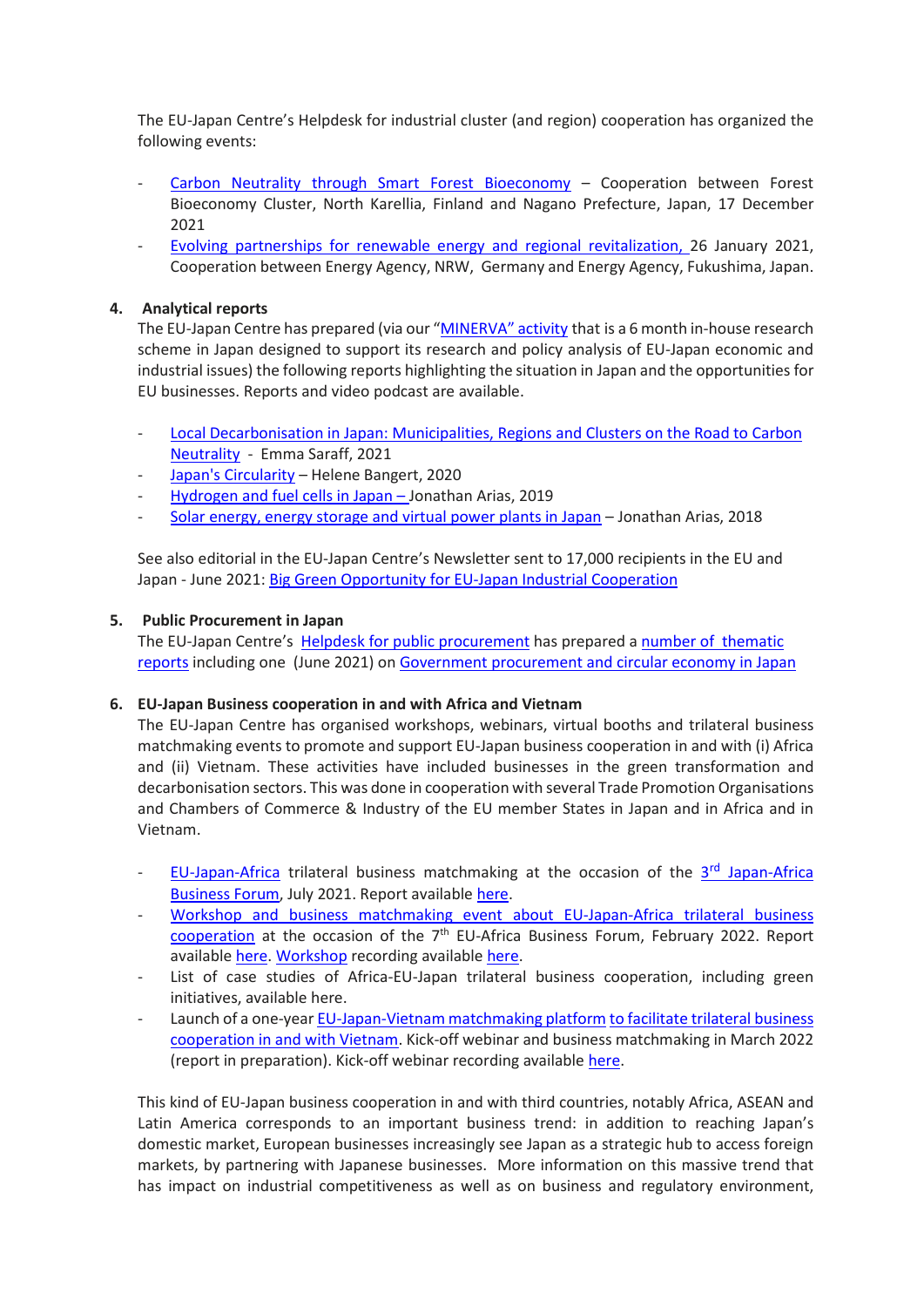norms, standards and geopolitical dimension in the Centre's analytical reports [here](https://www.eu-japan.eu/publications/eu-japan-business-cooperation-third-markets-focus-digital-economy) and [there,](https://www.eu-japan.eu/publications/analysis-eu-japan-business-cooperation-third-countries) and [conference.](https://www.eu-japan.eu/events/eu-japan-business-collaborations-third-markets)

## **7. EU-Japan Green Transition Business [Matchmaking](https://eu-japan-green-transition-2022.b2match.io/) (started on 15 March , and ongoing)**

The EU-Japan Centre for Industrial Cooperation organised on 15-18 March 2022 the EU-Japan Green Transition Business Matchmaking, at the occasion of the World Smart Energy Week in Tokyo.

In several ways, this business matchmaking prefigures well the new generation of B2B that the Centre will increasingly organise in the future:

- Fully leveraging the EU networks and programmes notably EEN, European Cluster Collaboration Platform (ECCP) and the European Innovation Council , as well as the METI and JETRO programmes such as the JETRO J-bridge
- Organised together  $-$  joint action  $-$  with several EU Member States Trade Promotion Organisations (TPOs) – Team Europe approach (see attached flyer)
- Articulating a physical dimension (joint booth together with several MS TPOs) and the essential digital/online dimension that enablesto largely amplify the impact, to reach out to SMEs that would never participate physically and be more cost effective, greener and more flexible
- Follow up the B2B afterwards by maintaining the matchmaking platform to ensure a more permanent tool to enable companies to interact in a flexible and sustainable way, and not depending on a particular fair.
- Strongly connect the B2B to the other actions of the EU-Japan Centre that SMEs need, notably our helpdesk on EPA, public procurement, technology transfer, cluster2cluster cooperation, mobility scheme in industry, etc. to bring maximum added value to the B2B and increase the chance that they will actually lead to business partnership agreements
- Ensure that the EU-Japan business partnership to be discussed in the B2B could also be exploited / projected to other markets in the world, notably ASEAN, Africa and Latin America, by connecting them with our matchmaking platform for these third countries and the newly created helpdesk we have launched for EU-Japan business cooperation with and in Africa, ASEAN and Latin America
- Synergies with the webinar(s) organised at the same time of the B2B on e.g. green hydrogen (see above) so that the mobilisation and discussion at the webinars can lead to concrete and operational business partnership and actions.
- In preparation: EUGreen2Japan: a "virtual mall" inspired by (but with necessary adaptation) the existing EU-Japan Centre's [EUFood2Japan](https://www.eufood2japan.eu/en) that we have put in place with MS TPOs and EEN members in Europe

Main sectors covered:

- Renewable (solar, hydrogen, bioenergy, wind, energy cogeneration, hydropower, geothermal, ocean energy
- Smart Energy Infrastructure (power generation, energy storage, energy transmission, energy conversion)
- Resource Efficiency (recycling and waste management, low carbon products, low carbon mobility, low energy water supply, circular economy)
- Biomaterials (biodegradable material, bio based material)

#### Participants

- Activated profiles on the business matchmaking platform: 362
- Matchmaking Sessions: 171 (Europeans: 90 Japanese: 81)
- World Smart Energy Week / Decarbonisation Expo: 41,751 visitors over 3 days